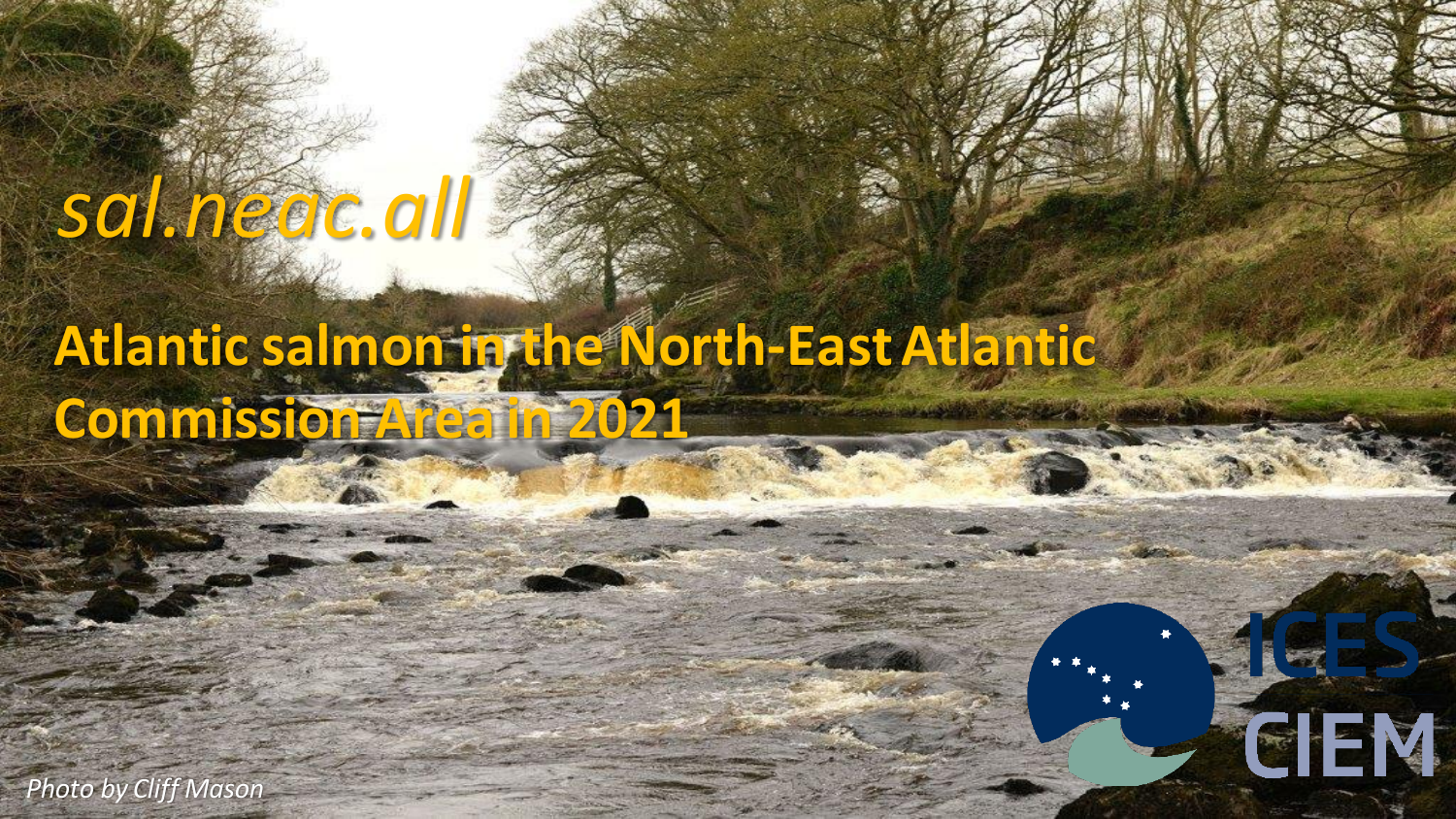### **ICES advice letter to NASCO 2022**



The ICES advice for North Atlantic Salmon Stocks is published today, May 6th 2022 in response to the advice requested by NASCO in the CNL(21)14 *Request for Scientific Advice from ICES.* The advice is based on the full ICES assessments that were conducted in 2021. The assessments are outlined in the [Working Group on North Atlantic Salmon 2021 report] along with the Frameworks of Indicators (which were provided in 2021 for use in 2022 and 2023). ICES states that the advice provided in 2022 conforms to the 10 principles that govern ICES advice, which include that the advice is based on the best available science and conforms to our data quality. The advice is suitable and a valid source of information for management actions scheduled in the relevant NASCO Salmon Commission areas.

In response to the crisis in Europe, ICES suspended all meetings in March 2022, including WGNAS. As a result, the WGNAS was not able to respond fully to the 2022 Terms of Reference. While the WGNAS was not able to reschedule their annual meeting, group members met by correspondence in April to discuss existing data, the advice published in 2021, and quality assurance issues, to evaluate recommendations for advice for the North Atlantic Salmon Stocks for the years outlined in the NASCO recurrent advice request. The 2022 WGNAS report will be updated mid-May with sections specifying the process evaluating the re-issued advice.

The requests for advice on Atlantic salmon in the East Greenland area and the provision of an update on the distribution and abundance of pink salmon across the North Atlantic should be released in early September 2022, including underpinning report materials.

ICES has been in dialogue with the NASCO Secretariat about the suspension of meetings in March, and also the ramifications of that decision. ICES appreciates the useful and constructive feedback throughout this process from NASCO.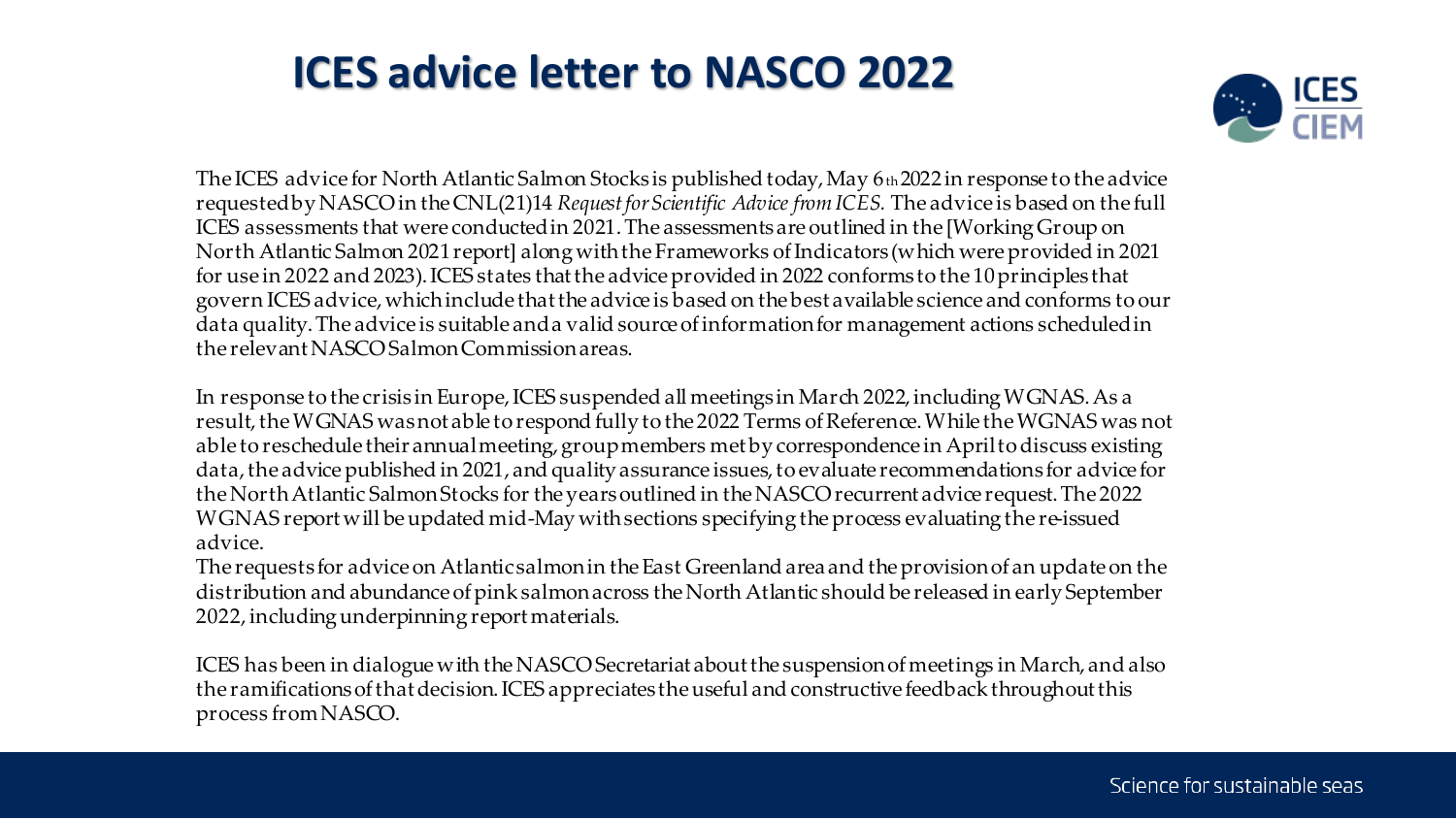### **Terms of Reference**



#### **2. With respect to Atlantic salmon in the North-East Atlantic Commission area:**

- 2.1 describe the key events of the 2021 fisheries;
- 2.2 review and report on the development of age-specific stock conservation limits, including updating the time-series of the number of river stocks with established CLs by jurisdiction;
- 2.3 describe the status of the stocks, including updating the time-series of trends in the number of river stocks meeting CLs by jurisdiction;
- 2.4 provide catch options or alternative management advice for the 2022/2023 2024/2025 fishing seasons, with an assessment of risks relative to the objective of exceeding stock conservation limits, or pre-defined NASCO Management Objectives, and advise on the implications of these options for stock rebuilding; and
- 2.5 update the Framework of Indicators used to identify any significant change in the previously provided multi-annual management advice.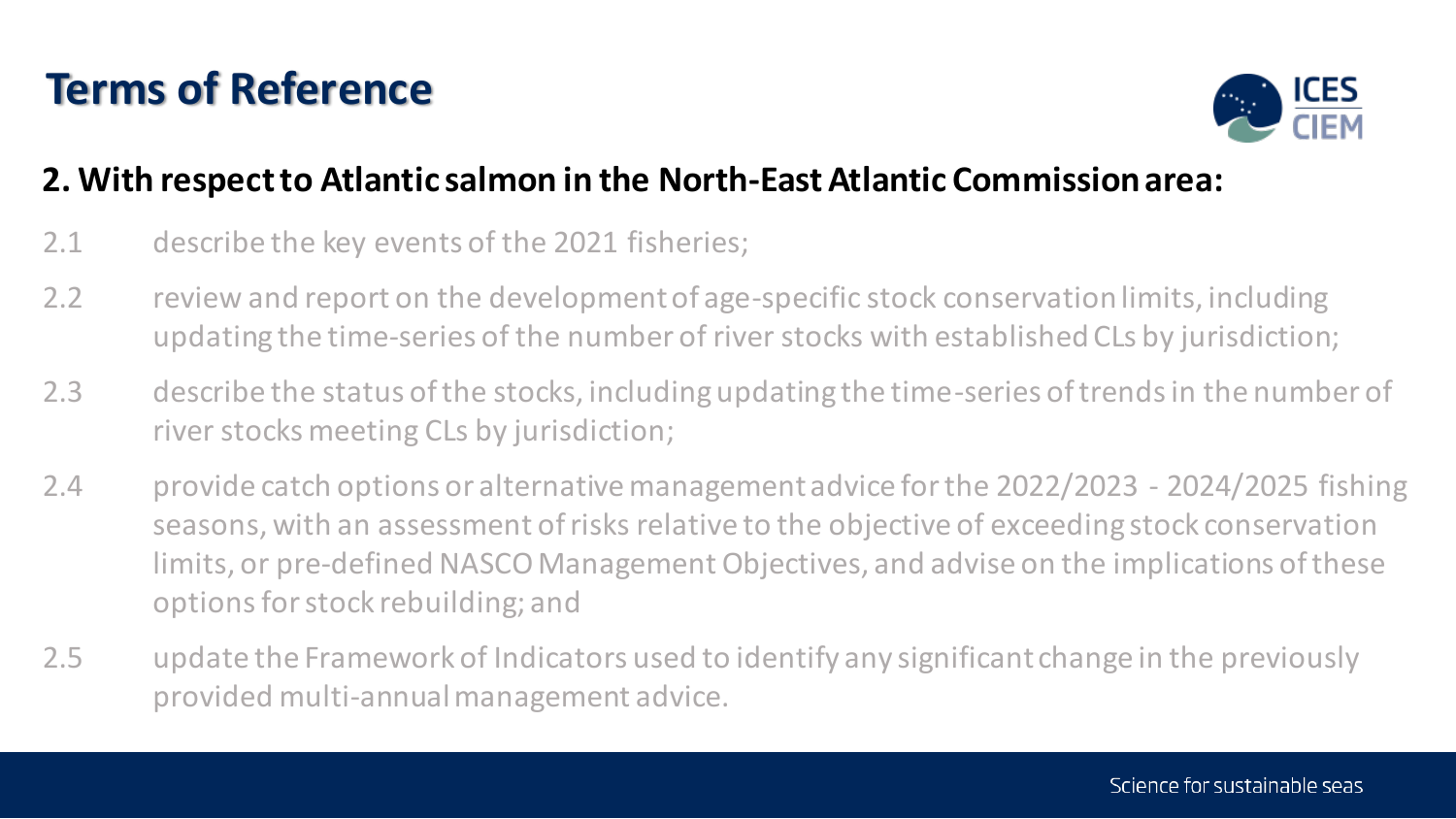### **Background**



• North-East Atlantic Commission (NEAC) stocks are combined into two groups for the provision of management advice for fisheries at West Greenland and Faroes

**Southern group (Southern NEAC) :** 

- **UK (Scotland)**
- **UK (England & Wales)**
- **UK (Northern Ireland)**
- **Ireland**
- **France**
- **Spain**
- **Iceland (south/west region)**
- **Total of 7 stock units**



**Northern group (Northern NEAC) :** 

- **Russia**
- **Finland**
- **Norway**
- **Sweden**
- **Denmark**
- **Iceland (north/east region)**
- **Total of 11 stock units**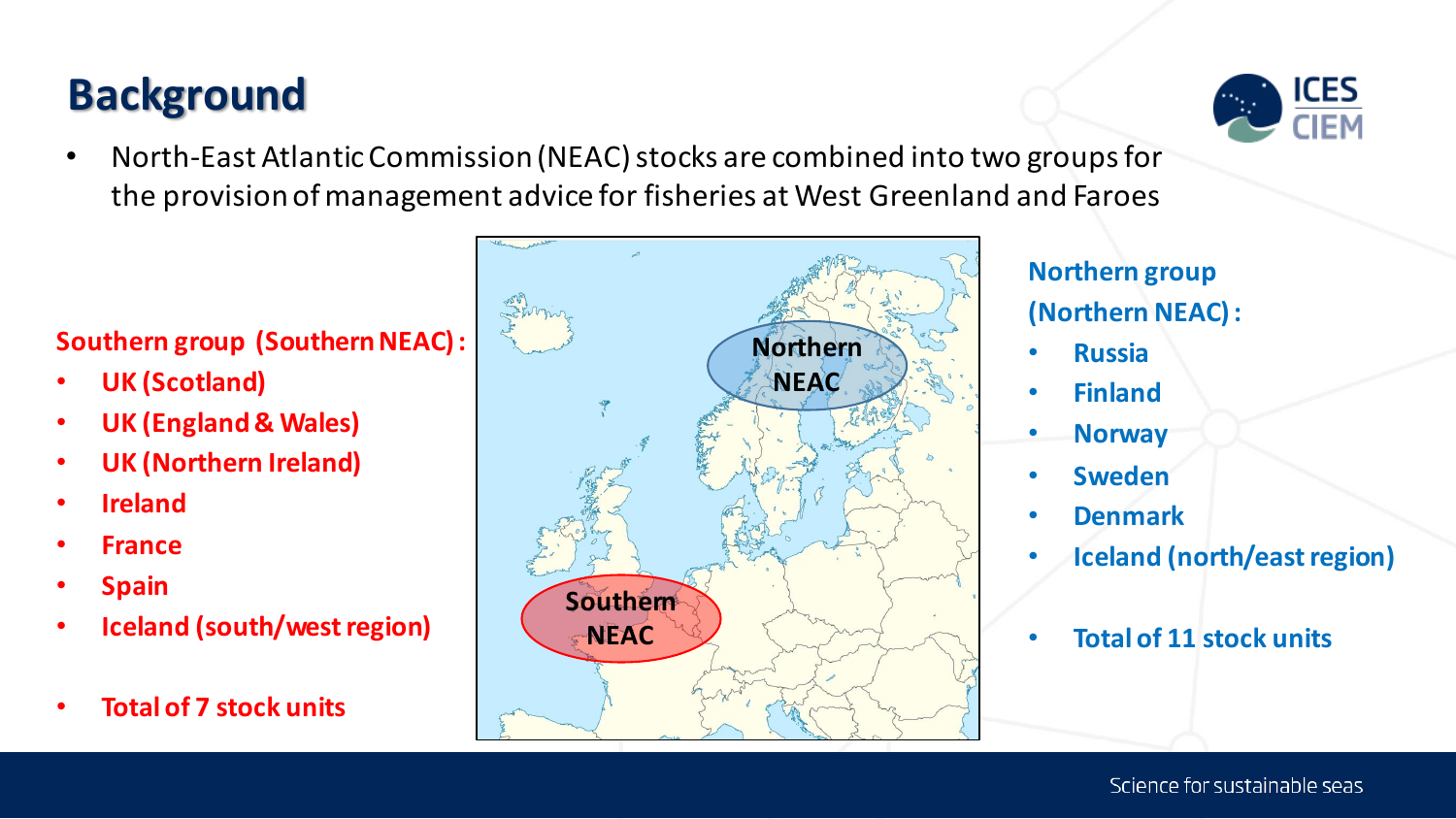#### **PFA Forecast N. NEAC**



- 1SW maturing and 1SW non-maturing at full reproductive capacity in 2021
- But forecast indicates could both be at risk of suffering reduced reproductive capacity (lower 95th percentile Bayesian credible intervals below SERs)

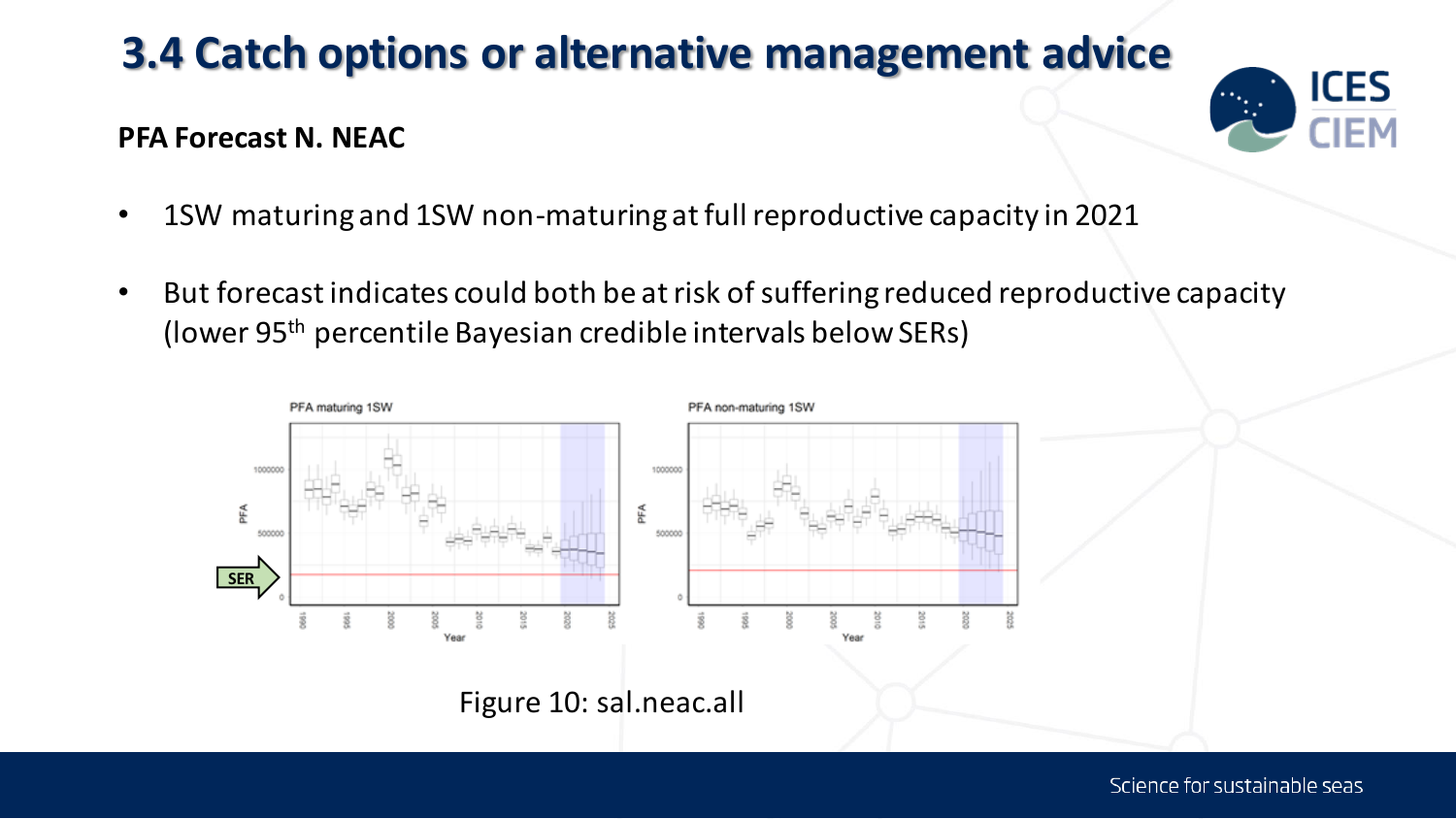#### **PFA Forecast S. NEAC**



- 1SW maturing in 2021 at risk of suffering reduced reproductive capacity
- 1SW non-maturing in 2021 at full reproductive capacity
- Forecast indicates 1SW maturing could be suffering reduced reproductive capacity post 2021
- Forecast indicates 1SW non-maturing could at risk of suffering reduced reproductive capacity post 2021

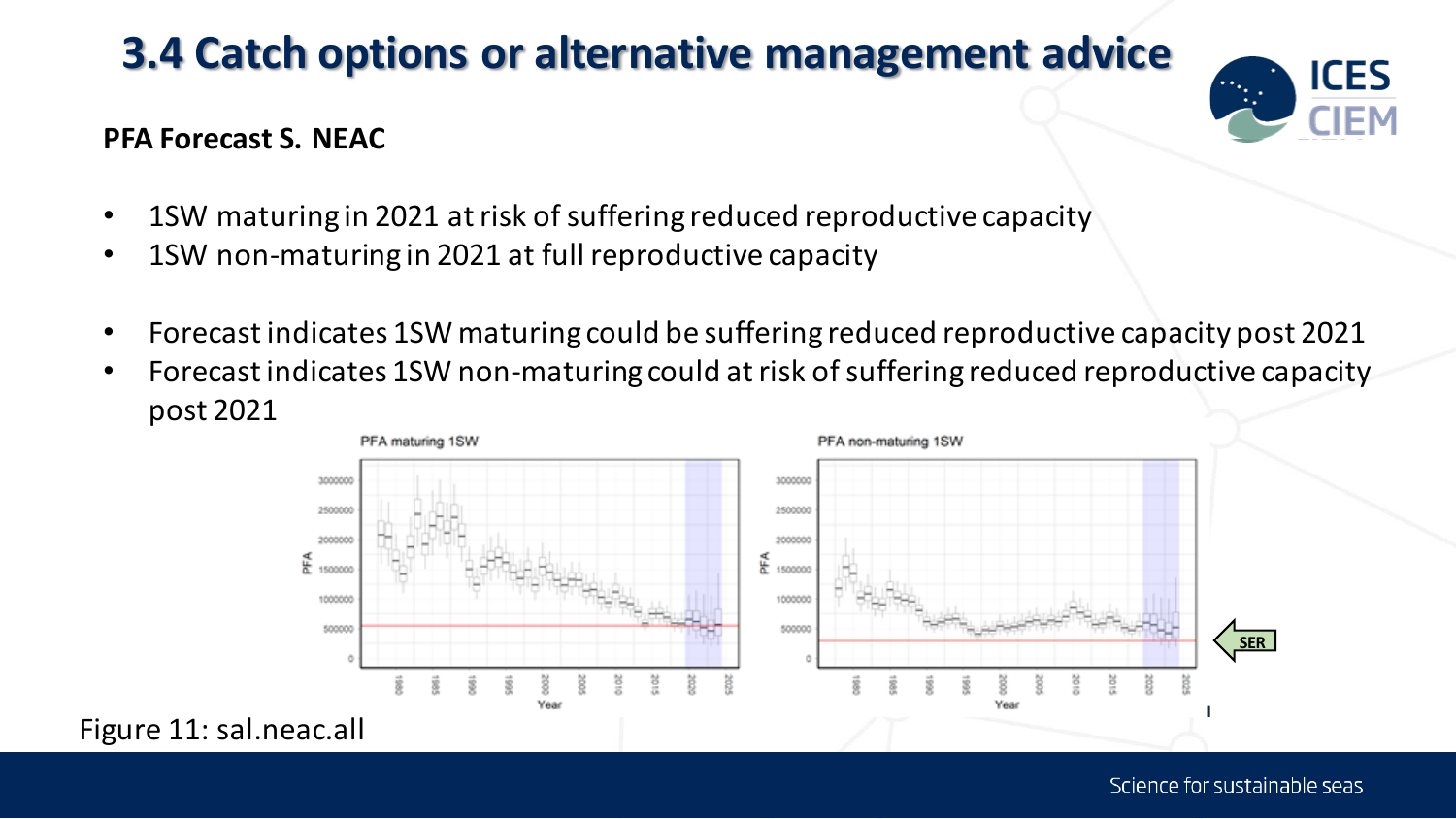- No probabilities that the NEAC 1SW and MSW will meet or exceed the SER simultaneously for both regions at any TAC option
- **No 2022-2024 catch options**

| 2022/23<br>98%<br>36%<br>$\bf{0}$<br>91%<br>84%<br>30%<br>20<br>80%<br>91%<br>94%<br>35%<br>28%<br>40<br>90%<br>89%<br>35%<br>77%<br>25%<br>60<br>90%<br>81%<br>73%<br>22%<br>34%<br>80<br>69%<br>90%<br>72%<br>34%<br>19%<br>100<br>90%<br>63%<br>33%<br>66%<br>15%<br>62%<br>120<br>90%<br>53%<br>32%<br>13% |  |
|----------------------------------------------------------------------------------------------------------------------------------------------------------------------------------------------------------------------------------------------------------------------------------------------------------------|--|
|                                                                                                                                                                                                                                                                                                                |  |
|                                                                                                                                                                                                                                                                                                                |  |
|                                                                                                                                                                                                                                                                                                                |  |
|                                                                                                                                                                                                                                                                                                                |  |
|                                                                                                                                                                                                                                                                                                                |  |
|                                                                                                                                                                                                                                                                                                                |  |
|                                                                                                                                                                                                                                                                                                                |  |
| 140<br>90%<br>45%<br>32%<br>58%<br>10%                                                                                                                                                                                                                                                                         |  |
| 160<br>37%<br>31%<br>55%<br>8%<br>90%                                                                                                                                                                                                                                                                          |  |
| 6%<br>180<br>90%<br>31%<br>31%<br>51%                                                                                                                                                                                                                                                                          |  |
| 200<br>90%<br>25%<br>30%<br>48%<br>5%                                                                                                                                                                                                                                                                          |  |
| 2023/24<br>$\mathbf{0}$<br>96%<br>87%<br>52%<br>75%<br>37%                                                                                                                                                                                                                                                     |  |
| 20<br>87%<br>91%<br>52%<br>71%<br>34%                                                                                                                                                                                                                                                                          |  |
| 40<br>85%<br>67%<br>30%<br>87%<br>51%                                                                                                                                                                                                                                                                          |  |
| 60<br>63%<br>87%<br>77%<br>51%<br>26%                                                                                                                                                                                                                                                                          |  |
| 80<br>87%<br>50%<br>59%<br>22%<br>67%                                                                                                                                                                                                                                                                          |  |
| 56%<br>100<br>86%<br>59%<br>50%<br>18%                                                                                                                                                                                                                                                                         |  |
| 120<br>86%<br>51%<br>49%<br>52%<br>15%                                                                                                                                                                                                                                                                         |  |
| 140<br>49%<br>49%<br>12%<br>86%<br>43%                                                                                                                                                                                                                                                                         |  |
| 160<br>10%<br>86%<br>36%<br>48%<br>45%                                                                                                                                                                                                                                                                         |  |
| 180<br>42%<br>8%<br>86%<br>30%<br>47%                                                                                                                                                                                                                                                                          |  |
| 6%<br>200<br>86%<br>26%<br>47%<br>39%                                                                                                                                                                                                                                                                          |  |



#### Table 7: sal.neac.all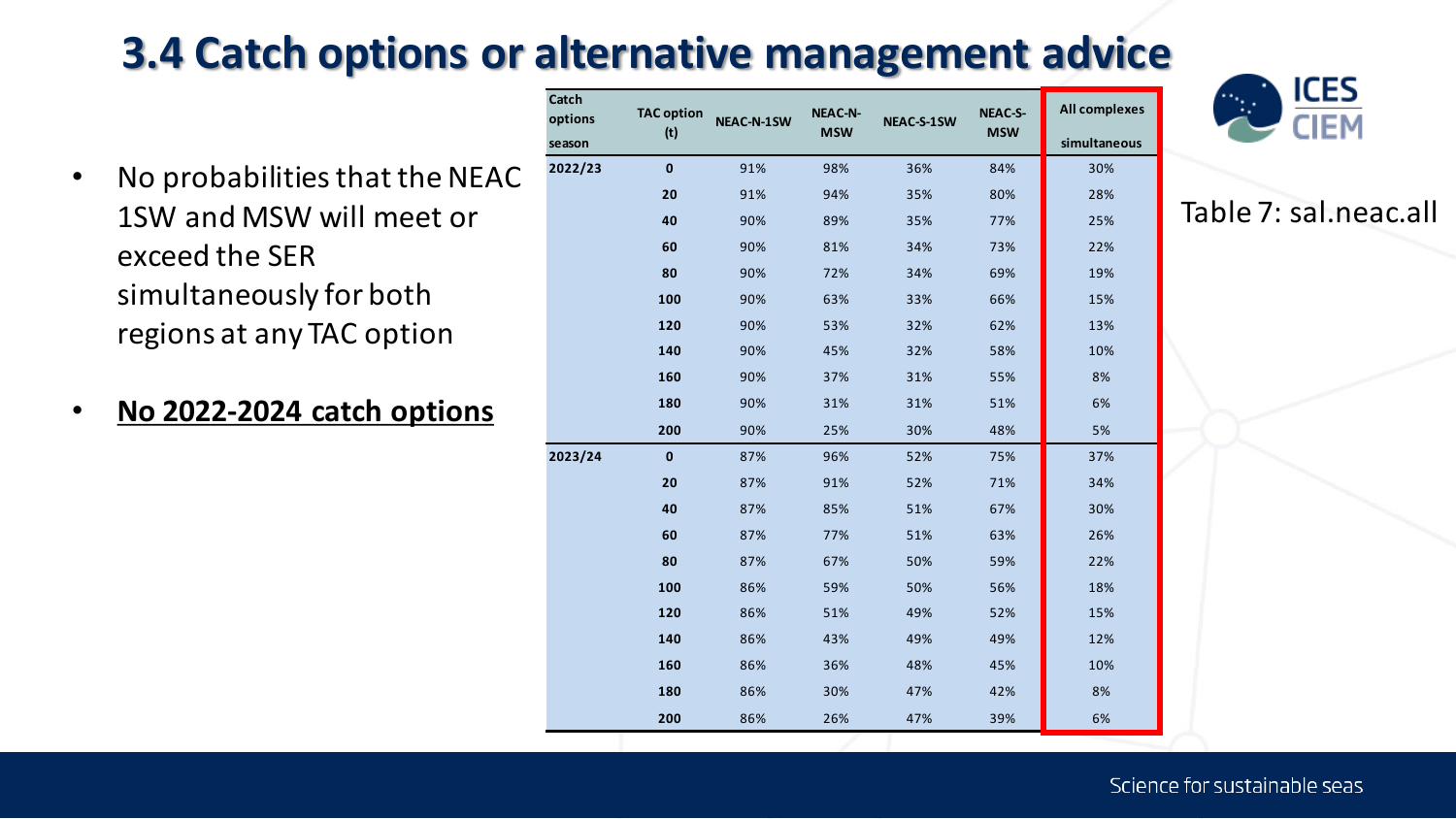

- No probabilities (0% or close to 0%) that the **1SW** will meet or exceed the SER simultaneously a country level for any TAC option
- **No 2021-2024 catch options**

| <b>NO propabilities</b><br>(0% or close to<br>0%) that the 1SW | Catch<br>options<br>season | TAC option (t) | Russia     | Finland    | Norway     | Sweden     | Iceland    | JK (Scotland) | UK (N. Ireland) | Ireland    | nd & Wales<br><b>JK</b> (Engla | France     | All 1SW MUs<br>simultaneous |
|----------------------------------------------------------------|----------------------------|----------------|------------|------------|------------|------------|------------|---------------|-----------------|------------|--------------------------------|------------|-----------------------------|
| will meet or                                                   | 2022/                      | $\pmb{0}$      | 27%        | 33%        | 95%        | 84%        | 66%        | 63%           | 25%             | 24%        | 23%                            | 28%        | 0.00%                       |
|                                                                | 23                         | 20             | 27%        | 33%        | 95%        | 84%        | 65%        | 63%           | 25%             | 24%        | 23%                            | 28%        | 0.00%                       |
| exceed the SER                                                 |                            | 40<br>60       | 27%<br>27% | 33%<br>33% | 95%<br>95% | 84%<br>84% | 65%<br>65% | 62%<br>61%    | 24%<br>24%      | 24%<br>23% | 23%<br>22%                     | 28%<br>28% | 0.00%<br>0.00%              |
| simultaneously at                                              |                            | 80             | 27%        | 33%        | 94%        | 84%        | 65%        | 61%           | 24%             | 23%        | 22%                            | 28%        | 0.00%                       |
|                                                                |                            | 100            | 27%        | 33%        | 94%        | 84%        | 64%        | 60%           | 24%             | 23%        | 22%                            | 28%        | 0.00%                       |
| country level for                                              |                            | 120            | 26%        | 33%        | 94%        | 84%        | 64%        | 60%           | 24%             | 23%        | 22%                            | 28%        | 0.00%                       |
| any TAC option                                                 |                            | 140            | 26%        | 33%        | 94%        | 84%        | 64%        | 59%           | 23%             | 23%        | 22%                            | 28%        | 0.00%                       |
|                                                                |                            | 160<br>180     | 26%<br>26% | 32%<br>32% | 94%<br>94% | 84%<br>84% | 64%<br>63% | 58%<br>58%    | 23%<br>23%      | 22%<br>22% | 22%<br>21%                     | 27%<br>27% | 0.00%<br>0.00%              |
|                                                                |                            | 200            | 26%        | 32%        | 94%        | 84%        | 63%        | 57%           | 23%             | 22%        | 21%                            | 27%        | 0.00%                       |
| No 2021-2024                                                   | 2023/                      | $\mathbf 0$    | 37%        | 29%        | 92%        | 83%        | 55%        | 68%           | 34%             | 32%        | 34%                            | 32%        | 0.10%                       |
|                                                                | 24                         | 20             | 37%        | 28%        | 92%        | 83%        | 54%        | 67%           | 33%             | 32%        | 34%                            | 32%        | 0.00%                       |
| catch options                                                  |                            | 40             | 36%        | 28%        | 92%        | 83%        | 54%        | 67%           | 33%             | 32%        | 34%                            | 32%        | 0.00%                       |
|                                                                |                            | 60             | 36%        | 28%        | 92%        | 83%        | 54%        | 66%           | 33%             | 32%        | 33%                            | 32%        | 0.00%                       |
|                                                                |                            | 80<br>100      | 36%<br>36% | 28%<br>28% | 92%<br>92% | 83%<br>83% | 54%<br>54% | 66%<br>65%    | 33%<br>32%      | 31%<br>31% | 33%<br>33%                     | 32%<br>31% | 0.00%<br>0.00%              |
|                                                                |                            | 120            | 36%        | 28%        | 91%        | 83%        | 53%        | 65%           | 32%             | 31%        | 33%                            | 31%        | 0.00%                       |
|                                                                |                            | 140            | 36%        | 28%        | 91%        | 83%        | 53%        | 64%           | 32%             | 31%        | 33%                            | 31%        | 0.00%                       |
|                                                                |                            | 160            | 36%        | 28%        | 91%        | 83%        | 53%        | 64%           | 32%             | 31%        | 33%                            | 31%        | 0.00%                       |
|                                                                |                            | 180            | 36%        | 28%        | 91%        | 83%        | 53%        | 63%           | 31%             | 31%        | 32%                            | 31%        | 0.00%                       |
| Table 9: sal.neac.all                                          |                            | 200            | 35%        | 28%        | 91%        | 82%        | 52%        | 63%           | 31%             | 30%        | 32%                            | 31%        | 0.00%                       |